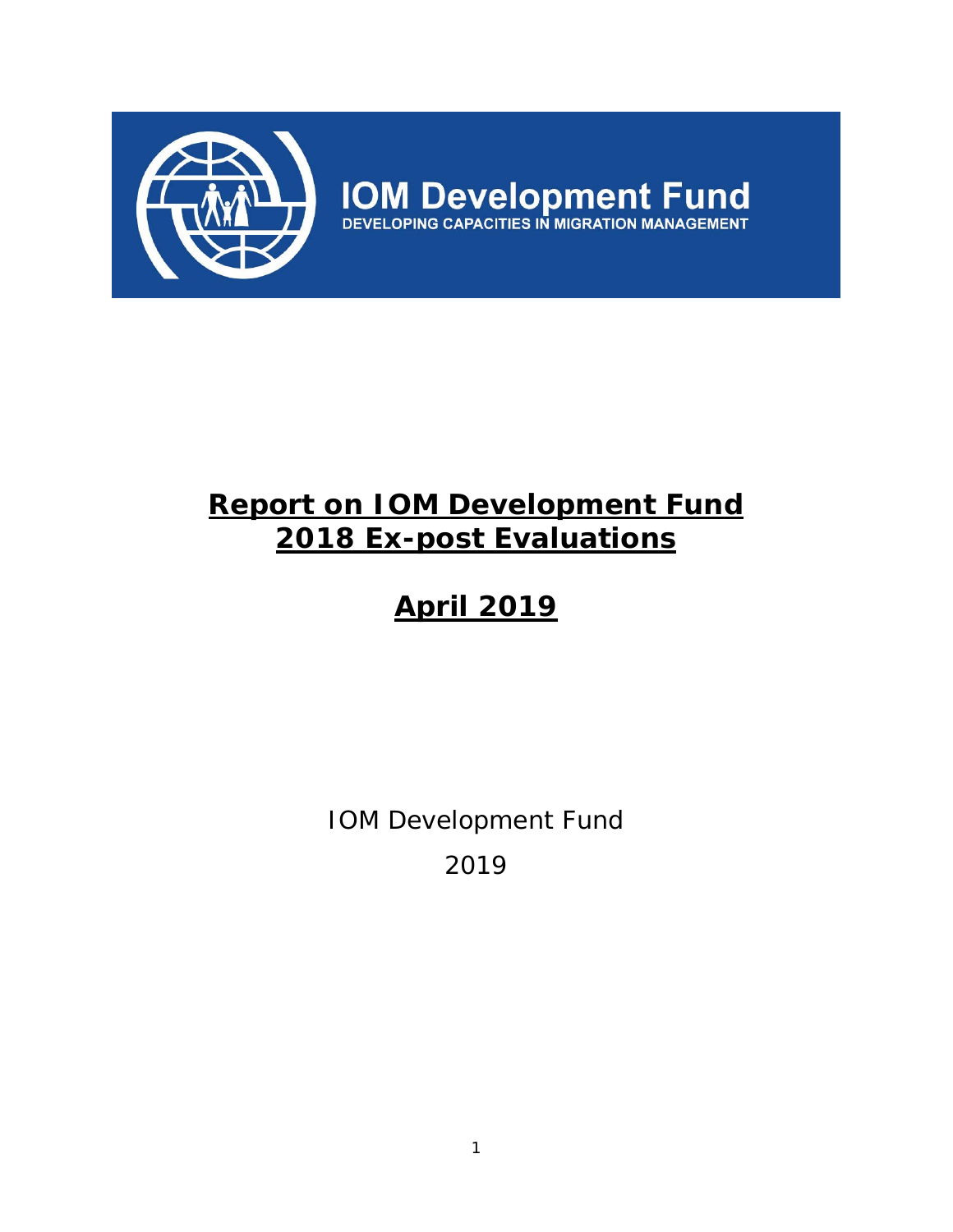## Contents

| Annex 1: Challenges encountered and discussed during the ex-post evaluations  15 |  |
|----------------------------------------------------------------------------------|--|
|                                                                                  |  |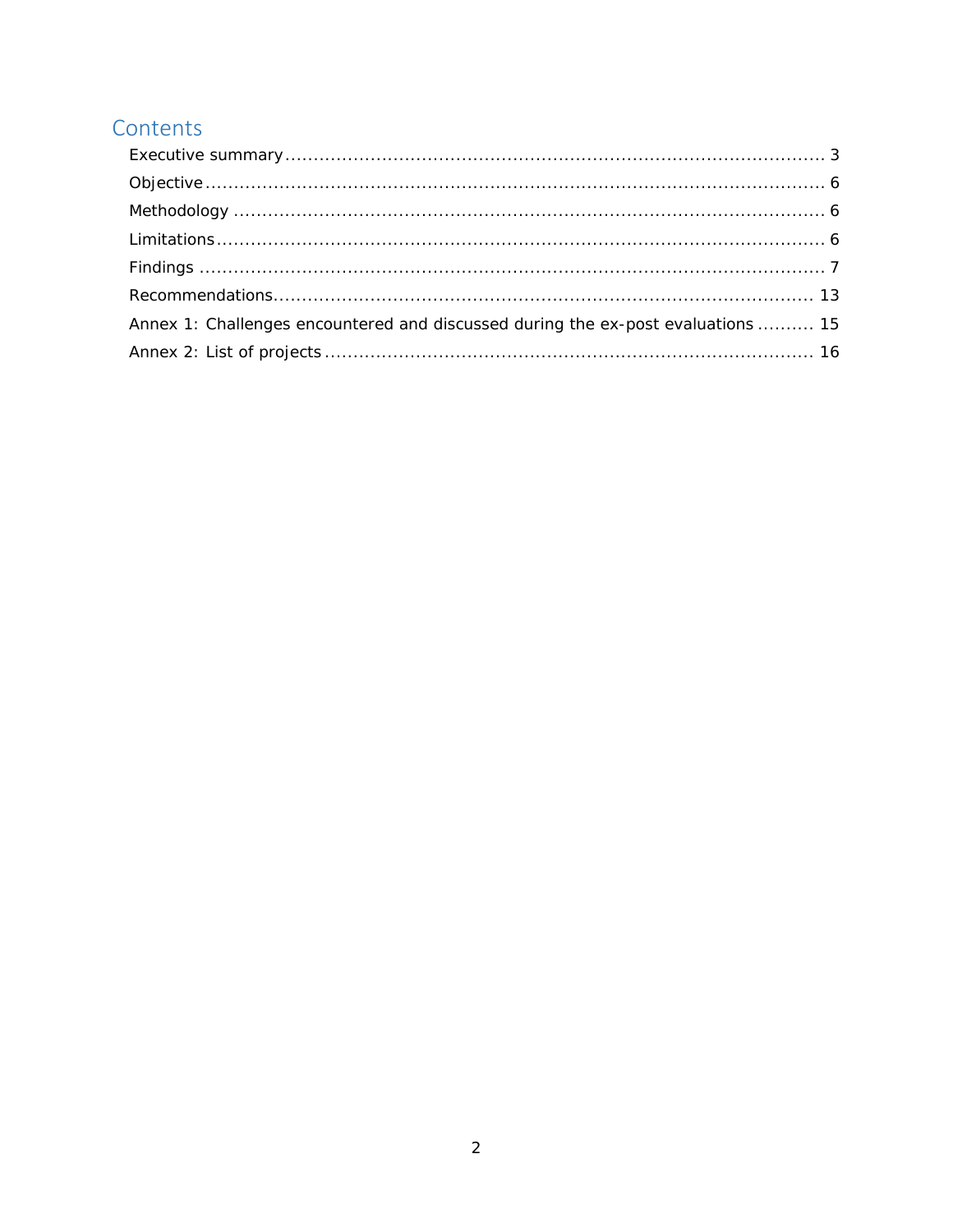## Executive summary

The IOM Development Fund completed a review of all ex-post evaluations carried out on IOM Development Fund projects during the 2018 calendar year. The goal of the review was to collate the key findings from all the evaluations, analyse them, formulate lessons learned, and then provide recommendations. The recommendations are shared with project developers, managers and technical specialists and taken into consideration during funding disbursement decision-making.

This report constitutes a rapid assessment of 22 projects; 9 projects were assessed in 2017.

## **Key findings**

The key findings from the review are as follows:

#### *Relevance*

- $\triangleright$  Project interventions were found to be highly relevant and suited to context.
- Conceptualization of the projects was found to have emanated from identified gaps.
- $\triangleright$  Most successful projects were found to be fully guided by the needs identified through the establishment of a project stakeholder consultation group in each benefiting country.
- $\triangleright$  Final project documents were overall well designed and logically constructed according to the *IOM Project Handbook*.
- $\triangleright$  The cause–effect relationship between the outputs and the outcomes was less strong and some issues were noted in relation to the formulation of results and indicators at the outcome level, which posed challenges for monitoring and evaluation planning in terms of setting a proper foundation for monitoring and reporting.

## *Effectiveness*

- $\triangleright$  Active involvement of government counterparts in activity planning was found to be the main success factor for projects to deliver results, including the credibility of project products.
- Projects that reached or exceeded their stated outputs and outcomes involved close collaboration with partners and stakeholders.
- $\triangleright$  Key factors identified as contributing factors for the delay of project results included government-level requirements for special approval of projects, delays in hiring staff and consultants, a lack of implementation tools (standard operating procedures (SOPs), training and visibility material), and limited monitoring and evaluation (M&E) and planning throughout project implementation.
- $\triangleright$  Projects were found to be highly adaptive to external conditions, which can shift significantly from before implementation and during project implementation.
- $\triangleright$  Issues were identified with monitoring and reporting.

## *Efficiency*

- $\triangleright$  Projects were cost-effective and implemented within budget, with established processes to ensure not only the minimization of costs but also the maximization of benefits by leveraging external resources from partners, many times in kind.
- $\triangleright$  The projects were efficiently managed overall, with national projects having appropriate human and financial resources available for implementation, appropriate and transparent administrative procedures and clear evidence of seeking ongoing feedback from stakeholders to adjust activities to reflect changes in context.
- $\triangleright$  Regional projects and projects with a remote management site were too ambitious.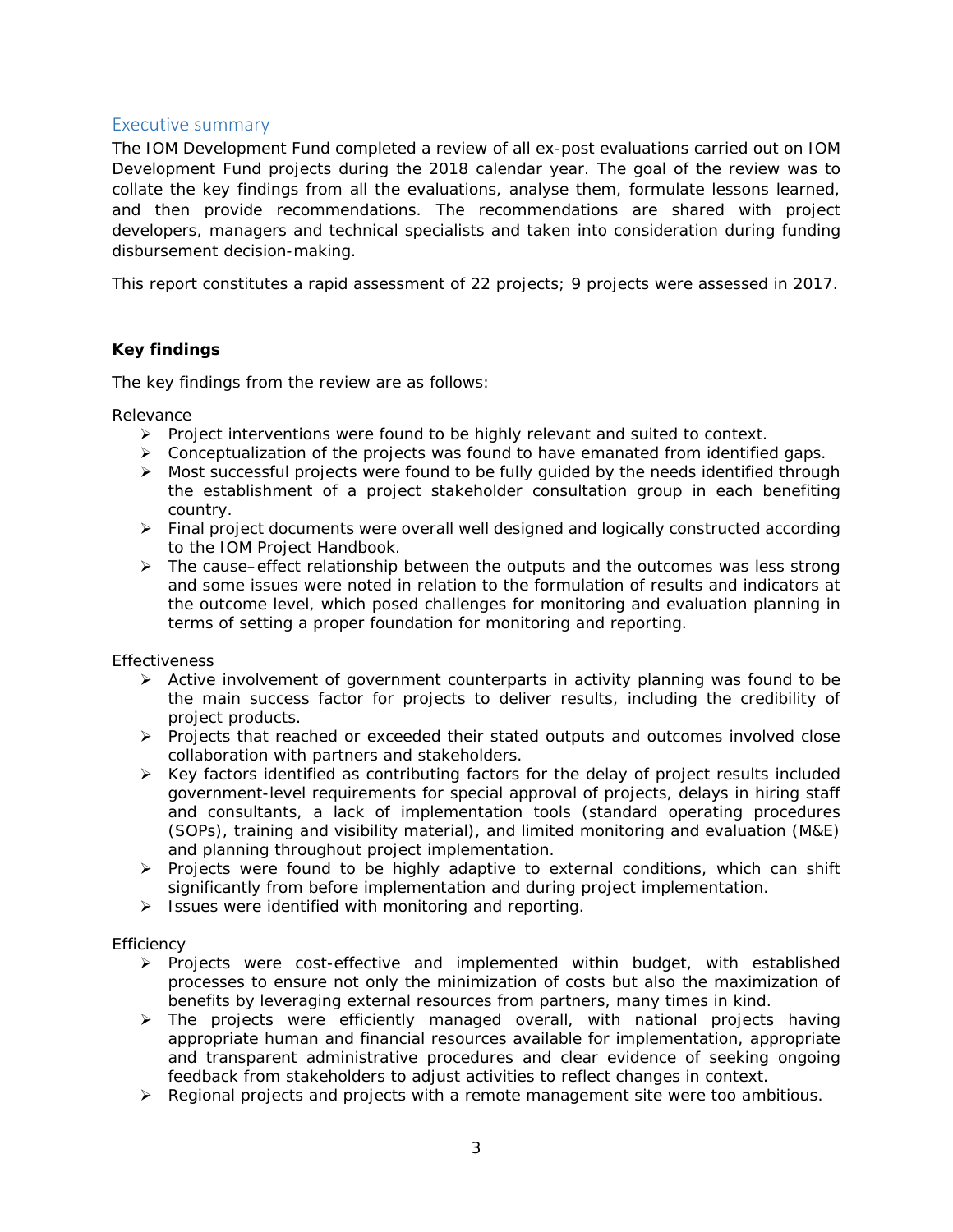- > Monitoring procedures were relatively weak for all projects.
- $\triangleright$  Unrealistic time frames were evident for the majority of the projects, and no immediate presence and remote management were identified as issues delaying activities.

## *Sustainability*

- $\triangleright$  Overall, it was found that the benefits emanating from the projects continued to be of value to the benefiting Member States and other stakeholders.
- > The projects that had a high level of government partner engagement from their inception proved to be the ones where activities continued after project completion.
- $\triangleright$  Limitations to sustainability included a lack of human and financial resources and structural issues within government.

#### *Impact*

- $\triangleright$  Projects contributed to the development of government capacities, which in turn resulted or could potentially result in the development of policies on migration, informed inclusion of migration issues in any planning and policy formulation, and changes for the better in the livelihoods and well-being of migrants and communities in both their countries of origin and destination.
- Many of the initiatives were considered "eye openers" to potential improvements in migration management in countries, as well as the original aim of providing start-up funding.

#### *Cross-cutting issues*

- Gender mainstreaming was considered during most project design, however mainly at the request of the IOM Development Fund and rarely initiated by the regional offices during the review.
- $\triangleright$  Adherence to a rights-based approach was evident in most projects even if not explicably mentioned in the project documents.
- $\triangleright$  Visibility of actions and the donor was found to be mixed.

## **Key recommendations**

Key recommendations from this review for any future project development are as follows:

*Relevance* 

- $\triangleright$  Improve cause–effect relationship between the outputs and the outcomes.
- $\triangleright$  Improve formulation of results and indicators, at the outcome level, in order to set a proper foundation for monitoring and reporting.
- $\triangleright$  Establish a project stakeholder consultation group in each benefiting country proposed for a new project to ensure ownership from day one and its sustainability in the long term.
- $\triangleright$  Critically assess the viability of and requirements for regional projects and projects where the management site is remotely located.

## *Effectiveness*

- $\triangleright$  Actively involve government counterparts in activity planning, for example, through committees and advisory boards.
- > Identify risks that may cause delays, such as government-level requirements for special approval of projects, delays in hiring staff and consultants, a lack of implementation tools (SOPs, training and visibility material), and limited M&E and planning throughout project implementation.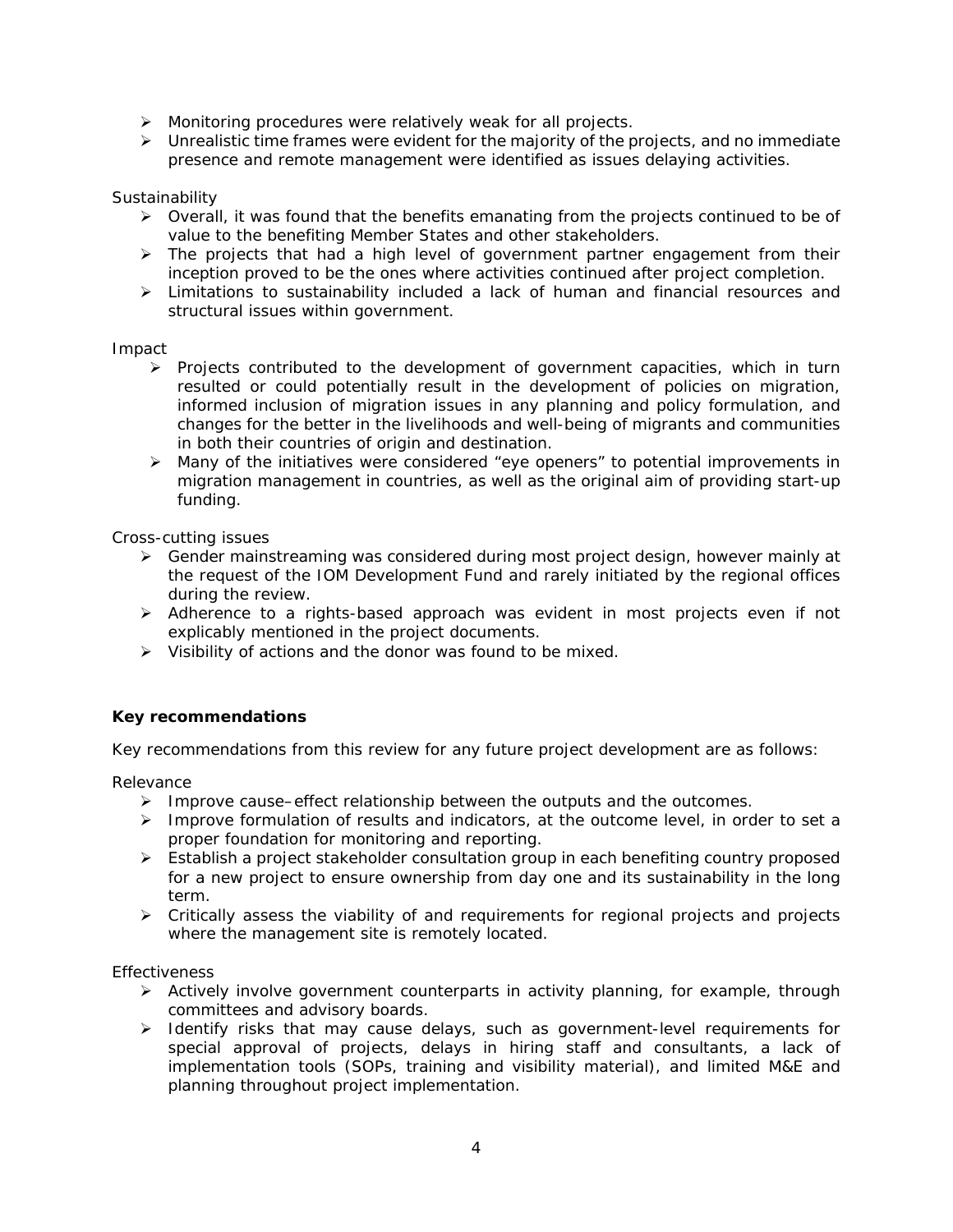- $\triangleright$  Ensure sharing of products with all stakeholders, in particular the ones involved in their development, and plan well ahead any product distribution and awareness activities.
- > Improve results monitoring and reporting by planning for and tracking the progress of each result, rather than re-stating the activities carried out, and improve activity monitoring by updating the basic workplan from the proposal and converting it into a more detailed workplan with dates and sequencing, adapted as needed in line with contextual changes since initial design.
- $\triangleright$  Consider requiring the project team to allocate some project funds to develop necessary monitoring tools and systems in the first quarter of project implementation and build the capacity of staff and partners to use the tools and systems, and hold regular (quarterly) project review meetings with partners to identify and address issues and challenges in a timely manner.

## *Efficiency*

- $\triangleright$  Consider larger budgets or complementing other donor funding for regional initiatives or remotely managed projects.
- $\triangleright$  Ensure that a monitoring framework is established for each project from the onset.
- $\triangleright$  Use less ambitious project time frames and targets to avoid the need for no-cost extensions.
- $\triangleright$  Sound assumptions/risk analysis are required at the project development stage.
- $\triangleright$  Ensure a realistic time frame for the completion of any planned translation, editing and publication of products.

## *Sustainability*

- $\triangleright$  Initiate engagement of high-level government partners from the project design stage and continue on a regular basis – at minimum every two months – during implementation to discuss not only activities but also an exit strategy.
- $\triangleright$  Discuss issues related to human and financial resources, structural issues and technical capacity gaps to be addressed from the beginning of the project and as part of the exit strategy.

## *Impact*

 $\triangleright$  For regional projects, ensure that there is sufficient funding and time to allow coordination of activities between country partners to prevent the loss of regional elements.

## *Cross-cutting issues*

- $\triangleright$  Include a gender analysis and rights-based approach in all project design and ensure that gender and human rights are considered in all activity implementation.
- $\triangleright$  Always be proactive in raising the visibility of every activity, output and donor (logo and acknowledgement), through media channels, newsletters, websites, publications and so forth.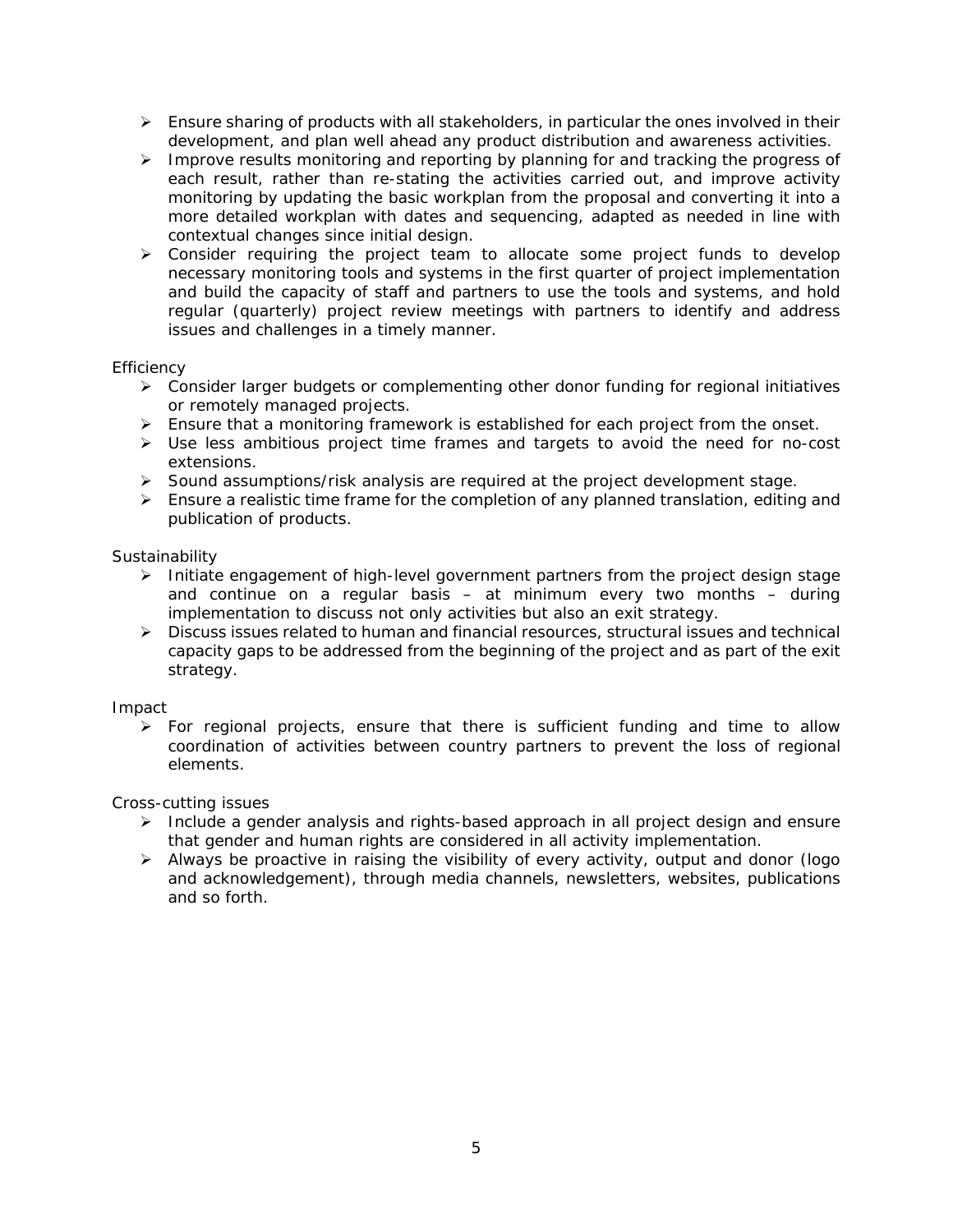## **Objective**

The objective of this review was to examine all of the ex-post evaluations carried out on IOM Development Fund projects during the 2018 calendar year, summarize and analyse the key findings, formulate lessons learned and then provide recommendations to be taken into consideration during funding disbursement decision-making. More specifically, the review of the reports was aimed at collating results in regard to the relevance, effectiveness, efficiency, sustainability, impact and mainstreaming of cross-cutting issues, such as gender and human rights, of the projects implemented. The report will be shared widely with IOM staff developing and implementing projects, as well as those at the regional offices.

## Methodology

The methodology for this review consisted of reviewing all of the evaluation reports submitted during 2018 and then extrapolating and analysing the key findings with regard to the five standard Development Assistance Committee of the Organization for Economic Cooperation and Development (OECD-DAC) core evaluation criteria – relevance, effectiveness, efficiency, sustainability and impact – into a qualitative database. Cross-cutting issues, such as the use of a gender and rights-based approach in project development and implementation, were also considered. Lessons learned were summarized in order to then develop recommendations.

In keeping with social science ethics standards and the *IOM Data Protection Manual*, consent was explicitly sought in all interactions during the ex-post evaluations, and all efforts were made to ensure confidentiality of data provided by respondents.

## Limitations

It is important to note that this report details a rapid assessment carried out over a 15-day period. The core activity involved reviewing the evaluation reports and final reports of the projects specified.

A total of 22 ex-post evaluations were reviewed compared with evaluations of nine projects in 2017. Although this is a qualitative review, the evaluation criteria assessed during each expost evaluation can be considered to provide an accurate evaluation of each project. Some limitations need to be highlighted:

- $\triangleright$  Some evaluations did not consider one of the five OECD-DAC core evaluation criteria, such as impact or sustainability, thereby reducing the ability to make comparisons between the different evaluations.
- > The evaluations varied in scope and quality, which resulted in some challenges when trying to extrapolate comparable findings.
- $\triangleright$  In some cases, there was limited participation by certain stakeholders in the evaluations.
- $\triangleright$  Transferring of government officials made it sometimes difficult to assess the knowledge transfer achieved.
- $\triangleright$  In the case of regional projects, evaluators were limited in most cases to visiting one country, thereby creating an imbalance in the amount and quality of information available since surveys and remote interviews do not usually yield the same wealth and nuance of information that a series of in-person interviews provides.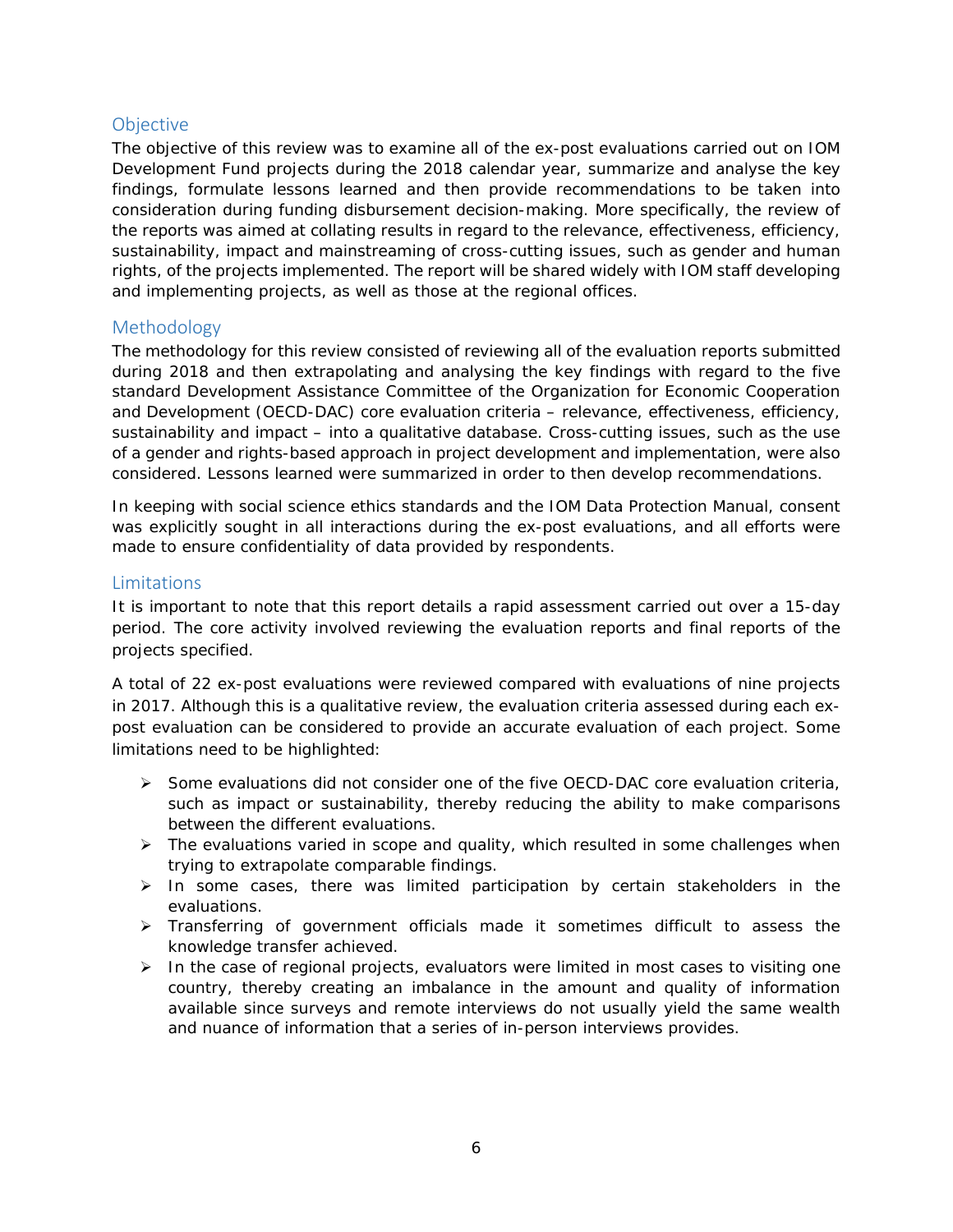## Findings

This section presents the findings organized according to the evaluation criteria of relevance, effectiveness, efficiency, sustainability and impact, based on the OECD-DAC criteria for evaluating development assistance. The evaluation criteria and the findings are provided.

The findings were analysed by evaluation criteria on a scale from 1 to 5 in which each rating means the following:

## **Evaluation criteria scaling explanation**

| Rating                                                   | <b>Explanation</b>                                                                                                |
|----------------------------------------------------------|-------------------------------------------------------------------------------------------------------------------|
| 5 Excellent (always)                                     | There is evidence of strong contribution and/or contributions<br>exceeding the level expected by the intervention |
| 4 Very good (almost always)                              | There is evidence of good contribution but with some areas for<br>improvement remaining                           |
| 3 Good (mostly, with some<br>exceptions)                 | There is evidence of satisfactory contribution but requirement for<br>continued improvement                       |
| 2 Adequate (sometimes, with<br>many exceptions)          | There is evidence of some contribution but significant<br>improvement required                                    |
| 1 Poor (never or occasionally,<br>with clear weaknesses) | There is low or no observable contribution                                                                        |

## **Relevance (4/5)**

All project interventions were found to be highly relevant for and suited to the context and challenges of the countries, responding to direct requests and priorities of the benefiting countries.

The conceptualization of the projects was found to have emanated from identified gaps and the design of the most successful projects was found to be fully guided by the needs identified through the establishment of a project stakeholder consultation group in each benefiting country. Those projects with thorough stakeholder consultation were also found to be the most sustainable in the long term.

While direct consultations with migrants and migrant communities were limited at the design stage, the projects aimed to reflect their needs via the consultations with government counterparts.

The project documents were overall well designed and logically constructed according to the *IOM Project Handbook*. The theory of change (TOC) of the projects was overall feasible in that the project outcomes contributed to the project objectives. However, the cause–effect relationship between the outputs and the outcomes was less strong. Furthermore, some issues were noted in relation to the formulation

*In many cases, result statements are phrased as activities and not as results. Most outputs and outcomes incorrectly use activity-focused language (capacities assessed, procedures developed) rather than results-focused language. For instance, Outcome 2 describes an activity ("Develop" a strategy) rather than the intended end result (for example, "Strategy is in place"). Resultsfocused language is important to make clear the change we want to see, which then facilitates the development of indicators to measure.*  Ex-post evaluation TC.0859 (2018)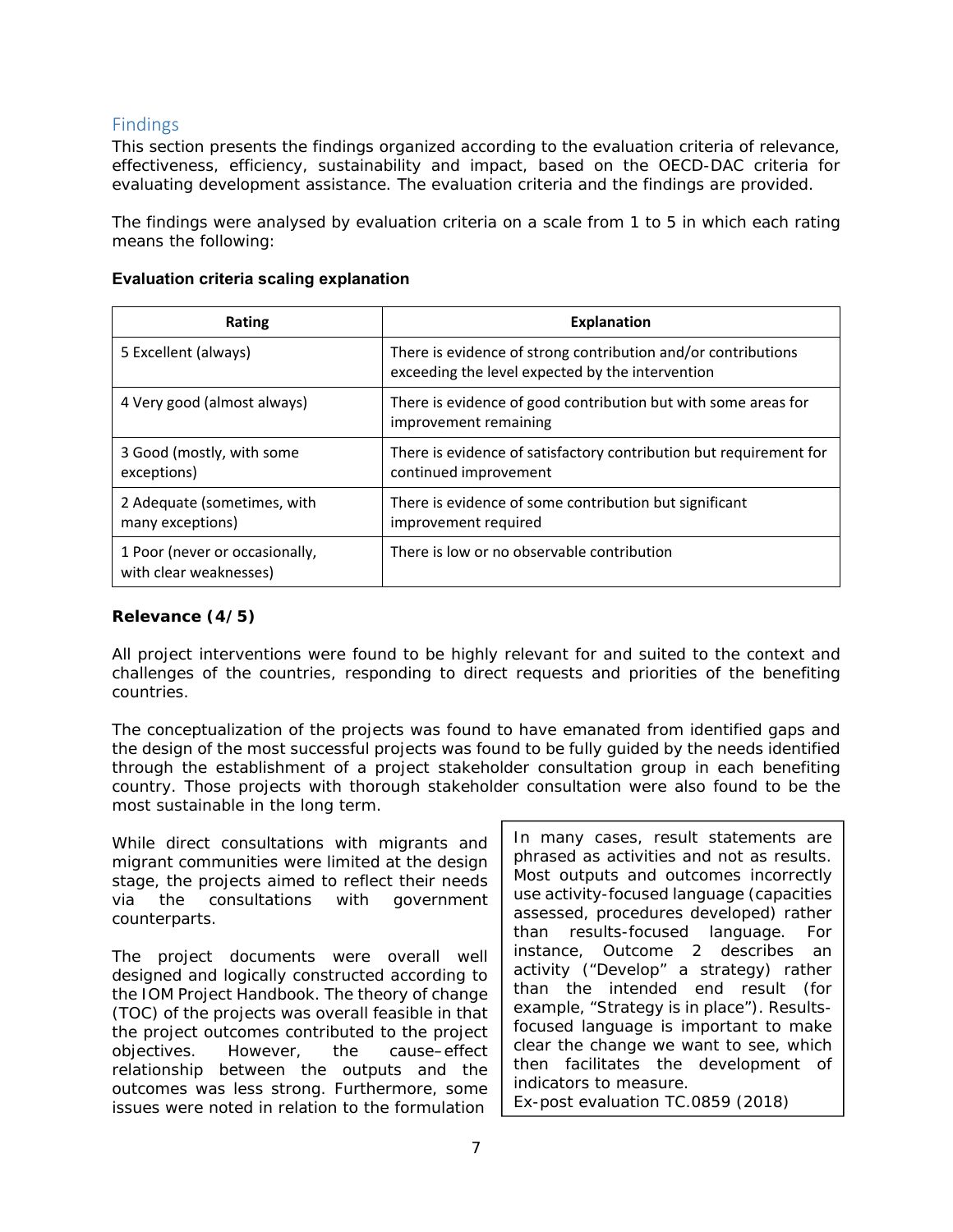of results and indicators at the outcome level, which posed challenges for monitoring and evaluation planning in terms of setting a proper foundation for monitoring and reporting.

*Many indicators are phrased as result statements, rather than providing specific qualitative or quantitative factors to operationalize measurement of the result. Some indicators are imprecise, some include multiple elements that would be better split into separate indicators, and there is not always coherence between indicators, baselines and targets.*  Ex-post evaluation TC.0859 (2018)

For regional projects, even though the projects delivered on their envisaged outputs, a reflection on project design indicates a very high ambition in terms of the envisaged results vis-à-vis the human and financial investment from the project. These projects have to rely mostly on staff with existing responsibilities. Projects located far from the management site, for example, in a different region of the country, were also formulated in a very ambitious way in terms of envisaged results.

All the projects were found to be strongly aligned with the relevant government institution as well as with IOM and IOM Development Fund objectives. Most of the projects directly responded to Objectives 1 and 3 and Principles 1, 2 and 3 of the IOM Migration Governance Framework. The majority of the projects were aligned to target 10.7 (Facilitate orderly, safe, regular and responsible migration and mobility of people, including through the implementation of planned and well-managed migration policies) of Sustainable Development Goal 10, with one project aligned to Goal 8 and another to Goal 13.<sup>1</sup>

*Relevance relates to the extent to which the project's objective and intended results remain valid and pertinent either as originally planned or as subsequently modified for the beneficiaries that it is intended to serve. An assessment of the project's relevance to the main stakeholders is aimed at determining whether the objective and outcomes identified and formulated during project design are consistent with the priorities of the beneficiaries, the national or local government, and the donor. These perspectives were explored by the evaluators through project document review, participatory observation, stakeholder interviews, direct beneficiary surveys, focus group discussions and questionnaires.* 

*In addition, the evaluations explored the alignment of the activities undertaken through the project with the strategies and workplans of the relevant institutions, as well as the broader institutional objectives of IOM and the objectives of the IOM Development Fund. These lines of enquiry allow the evaluation to reconstruct and make explicit the TOC underlying the project, and assess the various links between outputs and outcomes.* 

## *Theory of change*

*The theory of change is a way of understanding the larger change (impact) that an organization seeks to bring about and the steps that it envisages to do so, taking into account the context within which this will occur. Just as importantly, TOC articulates the underlying assumptions within these various steps, and can thus help to ensure that the assumptions are theoretically sound.* (Center for Theory of Change)

<sup>1</sup> IOM Migration Governance Framework (C/106/40 of 4 November 2015), endorsed by the Council at its 106th Session; Sustainable Development Goals: Goal 8 – Promote sustained, inclusive and sustainable economic growth, full and productive employment and decent work for all; Goal 10 – Reduce inequality within and among countries; and Goal 13 – Take urgent action to combat climate change and its impacts.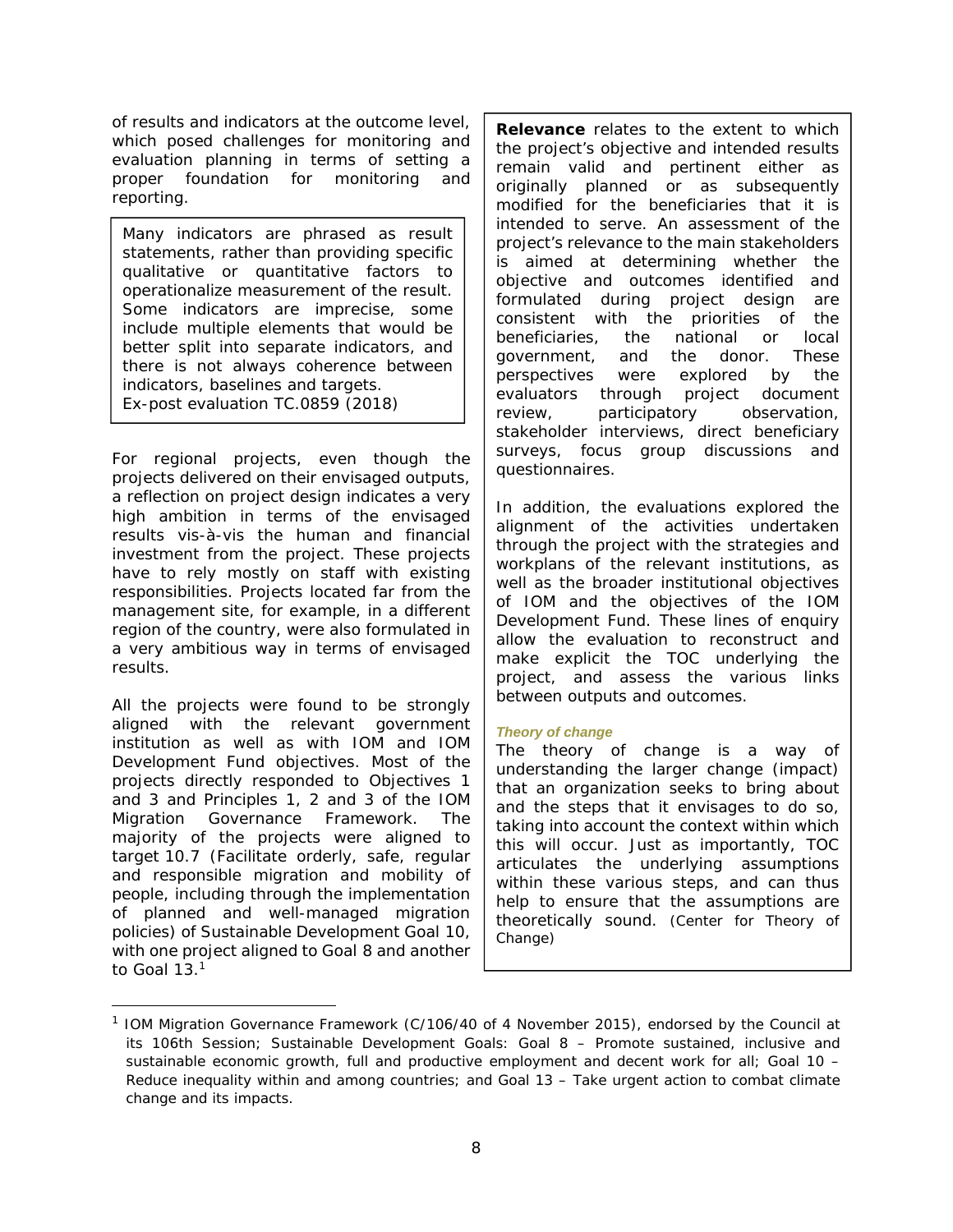#### **Effectiveness (3/5)**

Overall, the projects that reached or exceeded their stated outputs and outcomes involved close collaboration with partners and stakeholders. The financial and technical capacities provided by the projects were said to have contributed to the achievements with satisfaction, which assured both support to the government and good communication with all stakeholders. A small number of stakeholders felt that for some activities it would have added value to engage local experts to bring local content and context when working with an international consultant, but they also questioned whether the expertise existed incountry and proposed that a technical committee could also play this role.

The active involvement of government counterparts in activity planning was found to be the main success factor for projects to deliver results, including the credibility of project products. Failure factors mentioned included political instability and competing development priorities.

*Effectiveness is an assessment of the extent to which a project achieves its intended results. It investigates if the activities have led to the outputs and if the delivery of the outputs has led to the expected outcomes, and the degree to which the achievement of outcomes has contributed to the realization of the project's objective. An assessment of effectiveness will consider if beneficiaries have used the services and products availed by the project, if they were of the required quality and, if so, whether this has led to the intended benefits specified in the project outcomes.* 

*The evaluations sought to use interviews and documents to explore effectiveness.* 

Government counterparts were satisfied with IOM project management and particularly the setting up of project advisory or steering committees, co-chaired by government officials who were considered experts in the subject matter. This ensured stakeholder engagement from the beginning on tasks ranging from reviewing project deliverables to providing comments and feedback on the project workplan.

Key factors identified as contributing factors for the delay of project results included government-level requirements for special approval of projects, delays in hiring staff and consultants, a lack of implementation tools (SOPs, training and visibility material), and limited M&E and planning throughout project implementation.

Most of the risks associated with external factors, which could have prevented the projects from achieving and implementing the planned activities and delivering the required outputs, were anticipated in the log frame. However, in most cases, the external risk (not included in the log frame) was the inability of the project to influence government decision-making and time frames. Though IOM is found to have more influence and leverage with government counterparts compared with other stakeholders, it nevertheless was unable to influence enough government processes, which caused delays in project implementation and completion.

Further areas found to be weak in certain projects included sharing of products with all stakeholders, in particular the ones involved in their development, no clear plan for their distribution and, once distributed, no follow-up to ensure product awareness.

Projects were found to be highly adaptive to external conditions, which can shift significantly from before implementation and during project implementation. Counterparts were highly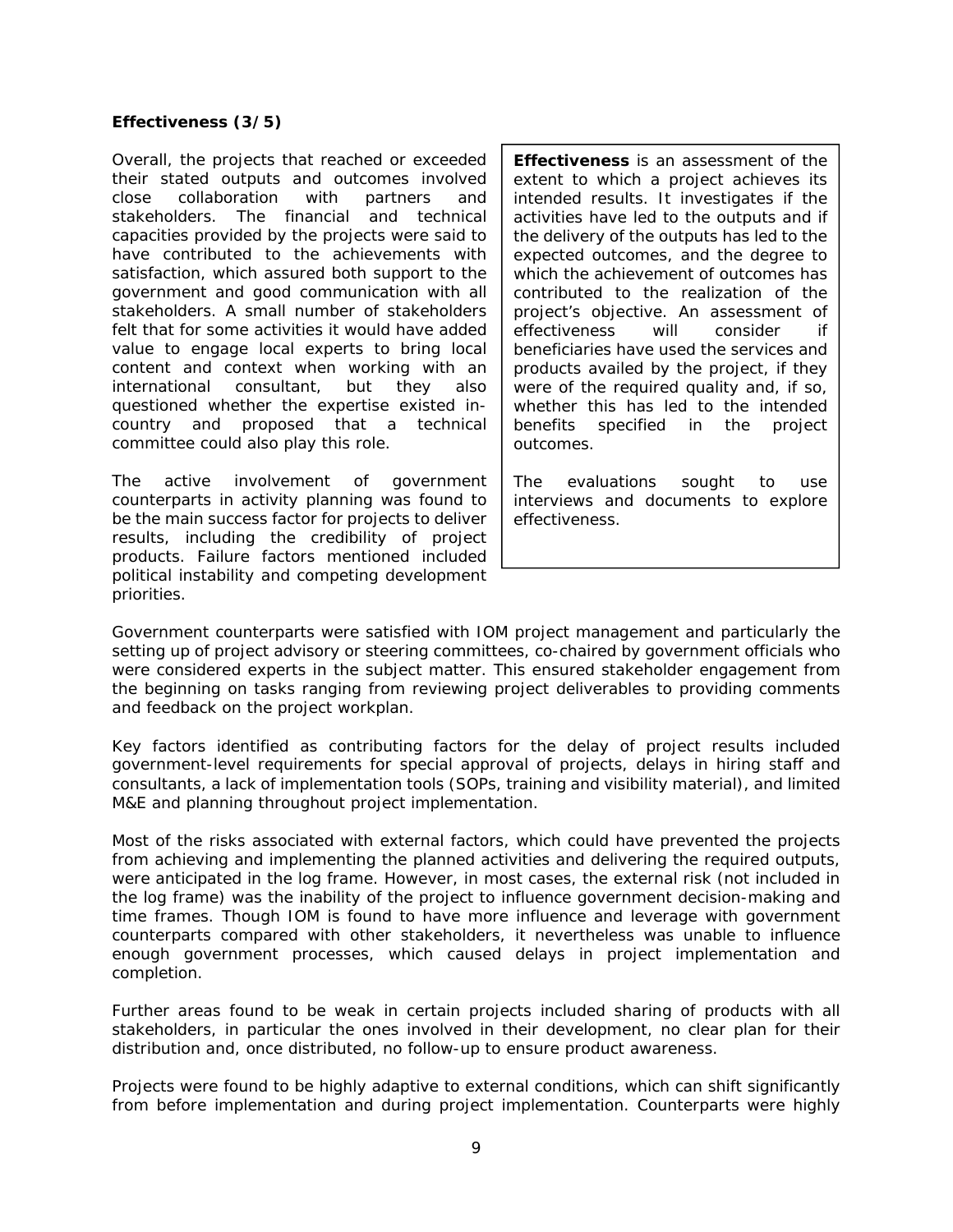appreciative of the flexibility of IOM to adapt to emerging needs and priorities while still achieving the aim of capacity-building of government counterparts.

The projects developed and used some tools and systems for monitoring, such as Excel spreadsheets and PRIMA.

However, the following points were observed: (a) lack of monitoring in many cases on change in knowledge among training participants and migrants, (b) lack of monitoring of follow-up on outputs to achieve outcomes, for example, trafficking victim cases that were referred to partner nongovernmental organizations and government officials, (c) lack of reports in some cases for organized events including training and workshops, (d) some inconsistencies between the contents described in the narrative sections of project interim and final reports and the results matrix, and (e) issues relating to the reliability of the reported data.

*Efficiency relates to the relationship linking inputs to outputs to outcomes. The evaluations assessed the extent to which the projects had clear and realistic criteria for allocating financial and other resources to meet their targets, as well as the alignment between planned and actual expenditures, and the timely delivery of outputs. These questions are applied both to the projects as a whole and to each of their components, using perception data, in the form of various interviews with key stakeholders. These perceptual data were complemented by a review of available financial documentation.* 

## **Efficiency (4/5)**

Overall, the projects were cost-effective and implemented within budget, with established processes to ensure not only the minimization of costs but also the maximization of benefits by leveraging external resources from partners, many times in kind, and the selection of appropriate participants in capacity-building activities. The projects took various further measures to make sure that resources were used efficiently. This included close coordination with the main project partners to ensure ongoing assessment of priority needs, as well as creation of synergies with other projects and interventions.

In many cases, the projects were able to deliver activities beyond those listed and budgeted in the

original project document to complement activities carried out by the counterparts.

The projects were efficiently managed overall, with national projects having appropriate human and financial resources available for implementation, appropriate and transparent administrative procedures and clear evidence of seeking ongoing feedback from stakeholders to adjust activities to reflect changes in context. However, regional projects were found to have benefited from a higher budget to reach the greater number of beneficiaries and achieve the activities proposed. Projects managed remotely, for example, the management site in the capital but the project located in a different region of the country, certainly were found to have encountered challenges with delays in activities without staff on the ground to follow up regularly and drive implementation.

Monitoring capacity and procedures were again relatively weak for all projects. Apart from the submission of interim reports, the projects did not include detailed monitoring systems, including results monitoring frameworks to capture progress.

For at least 60 per cent of the projects, the project duration was extended, proving the unrealistic time frame set during project development, as well as a lack of comprehensive risk analysis. A review of project implementation timelines revealed that projects started later than planned and therefore output delivery and consequently outcomes were delayed. Delays were due to several reasons, including the need of governments to officially approve the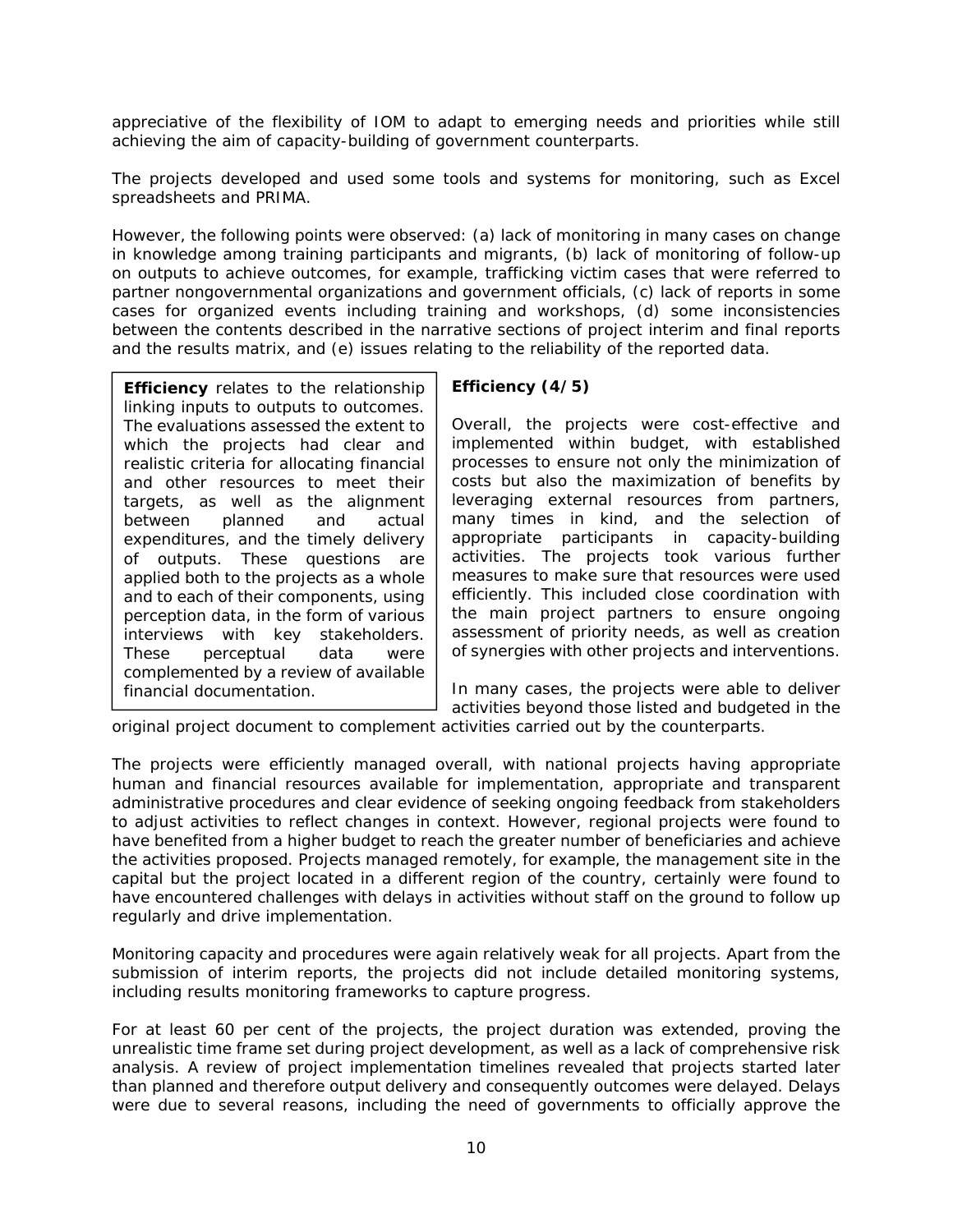projects in writing before the start of any activity, delays in identifying consultants and hiring, staffing was not in place at the beginning of the project and the need to consult all stakeholders and set up steering committees.

Translation, editing and publication of products were again found to take time and were rarely forecasted correctly in the original workplans, leading to delays and the need for an extension to projects, as these activities are usually planned near project end.

## **Sustainability (3/5)**

Overall, it was found that the benefits emanating from the projects continued to be of value to the benefiting Member States and other stakeholders. In particular, the knowledge gained will be retained and be beneficial for ongoing and future formulation of programmes, policies, strategies and interventions in migration.

*We are beginning to absorb different components of the project into our normal work, yet there is still much to be done when the project ends. (Government staff)*  Ex-post evaluation CE.0221 (2018)

*The sustainability of a project or programme can be assessed through the question of whether its results and benefits are likely to continue after the project is no longer active and donor funding has been withdrawn. In the case of capacity-building interventions focused on training, sustainability examines the extent to which the knowledge acquired through the training activities is institutionalized in the relevant organizations by becoming standard practice. The evaluations assessed this dimension through interviews and, as far as the available documentation allowed, through a review of documents detailing policies and practices of the relevant organizations.* 

The projects that had a high level of government partner engagement from their inception proved to be the ones where activities continued after project completion.

Examples of follow-up activities:

- Task committees set up continued despite government changes due to strong leadership
- Mass media campaigns funded by governments as follow-up/replicated activities
- Development of standard operating procedures by relevant departments
- Referral mechanisms for victims of trafficking published
- Inclusion of migration in development policy frameworks

*We are very grateful for the collaboration with IOM; it has been immeasurable. This project has allowed us to do the things for which we are responsible but usually cannot do for lack of funds. It also allowed us to better perform our role. We truly wish for more opportunities to do this kind of work with IOM. (Government staff)* 

Ex-post evaluation CE.0221 (2018)

- National strategies and action plans developed and validated by governments
- Migration policies validated by governments
- Updates to migration profiles
- Laws relevant to irregular migration and protection of vulnerable migrants
- Inclusion of specific units in government structure with budget for staff
- Budget inclusion for migration activities to be implemented by governments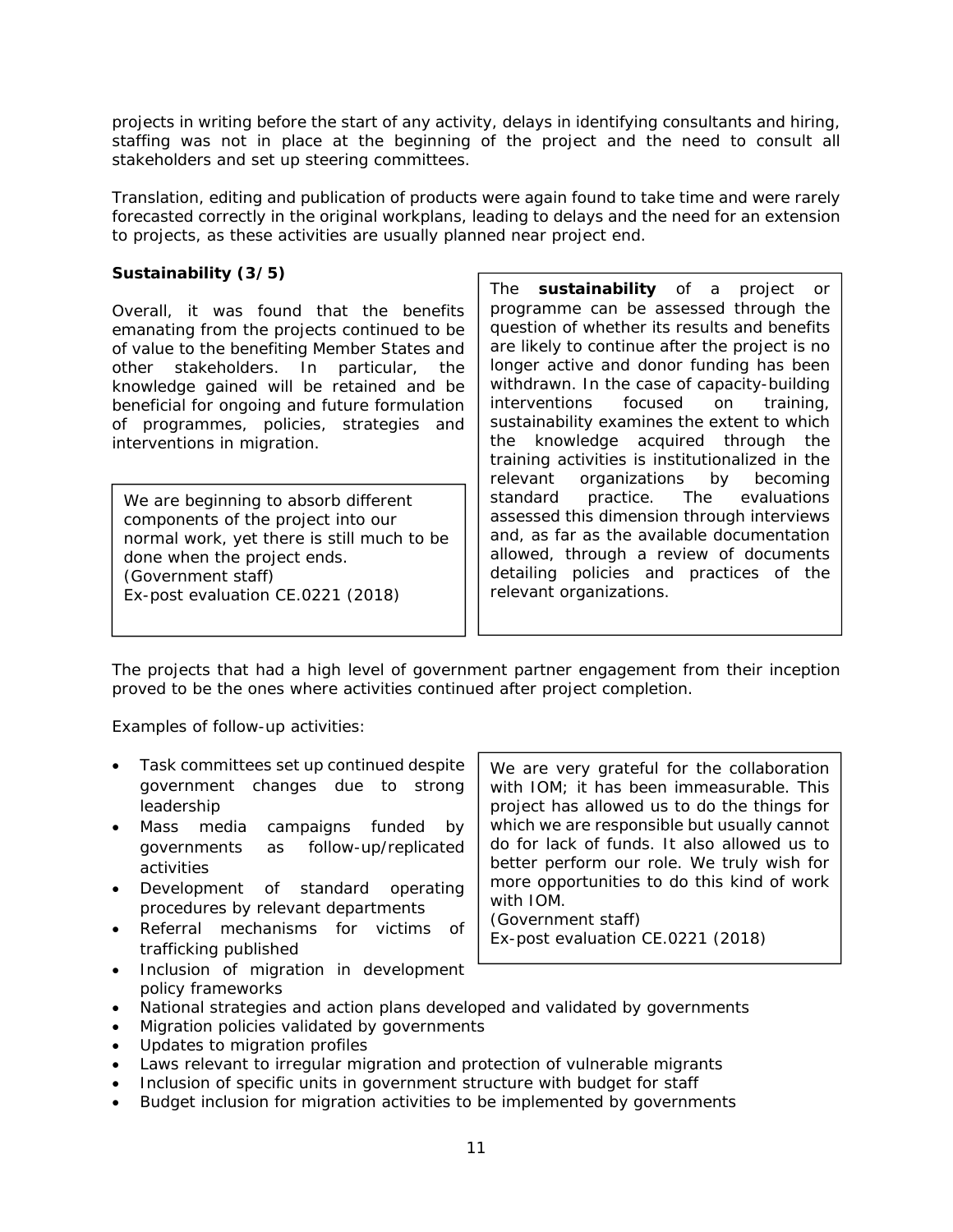- Further training due to Train the Trainer manuals and training conducted
- Ongoing coordinating structures such as steering committees and technical working groups
- Sector working groups

Limitations highlighted included a lack of human and financial resources, structural issues related to mandates and legislative frameworks, and technical capacity gaps that challenged the ability of stakeholders to act on the recommendations resulting from the projects.

An exit strategy was not always developed during project implementation, but in many cases outputs or reports were used to feed into existing and future projects to support governments in implementing recommendations.

## **Impact (N/A)**

Even 12 months after the projects ended, it was still early in most cases to cite any impact. It was decided to review in most ex-post evaluations the prospects of any impact from the projects. In general, it was possible to conclude that the projects contributed to the development of government capacities, which in turn resulted and could potentially result in the development of policies on migration, informed inclusion of migration issues in any planning and policy formulation, and changes for the better in the livelihoods and well-being of migrants and communities in both their countries of origin and destination.

*Impact speaks to long-term results and changes to which an intervention contributes. Impact analysis was used to assess achievement of the outcomes and overall objectives. Evaluators wished to assess if the intervention contributed towards reaching the higher-level objective, and to determine the impact or effect of the intervention in proportion to the overall situation of the target group or those affected.* 

Improvement of migration options was made by migrants through increased awareness and improved services provided by government counterparts. Many of the initiatives were considered "eye openers" to potential improvements in migration management, as well as the original aim of providing start-up funding.

Furthermore, in many cases coordination between migration actors continued after projects ended. Unintended positive effects included the visibility of migration issues well beyond the original identified project stakeholders as well as a wider breadth of coverage of initiatives, for example, from mainstreaming migration in a health policy to developing a separate migration health policy.

No negative impact or effects were noted during the ex-post evaluations as a result of the projects implemented.

For regional projects, various stakeholders lamented that planned regional elements were lost, for instance in terms of original plans and the lack of efforts due to complications in coordinating activities between country partners.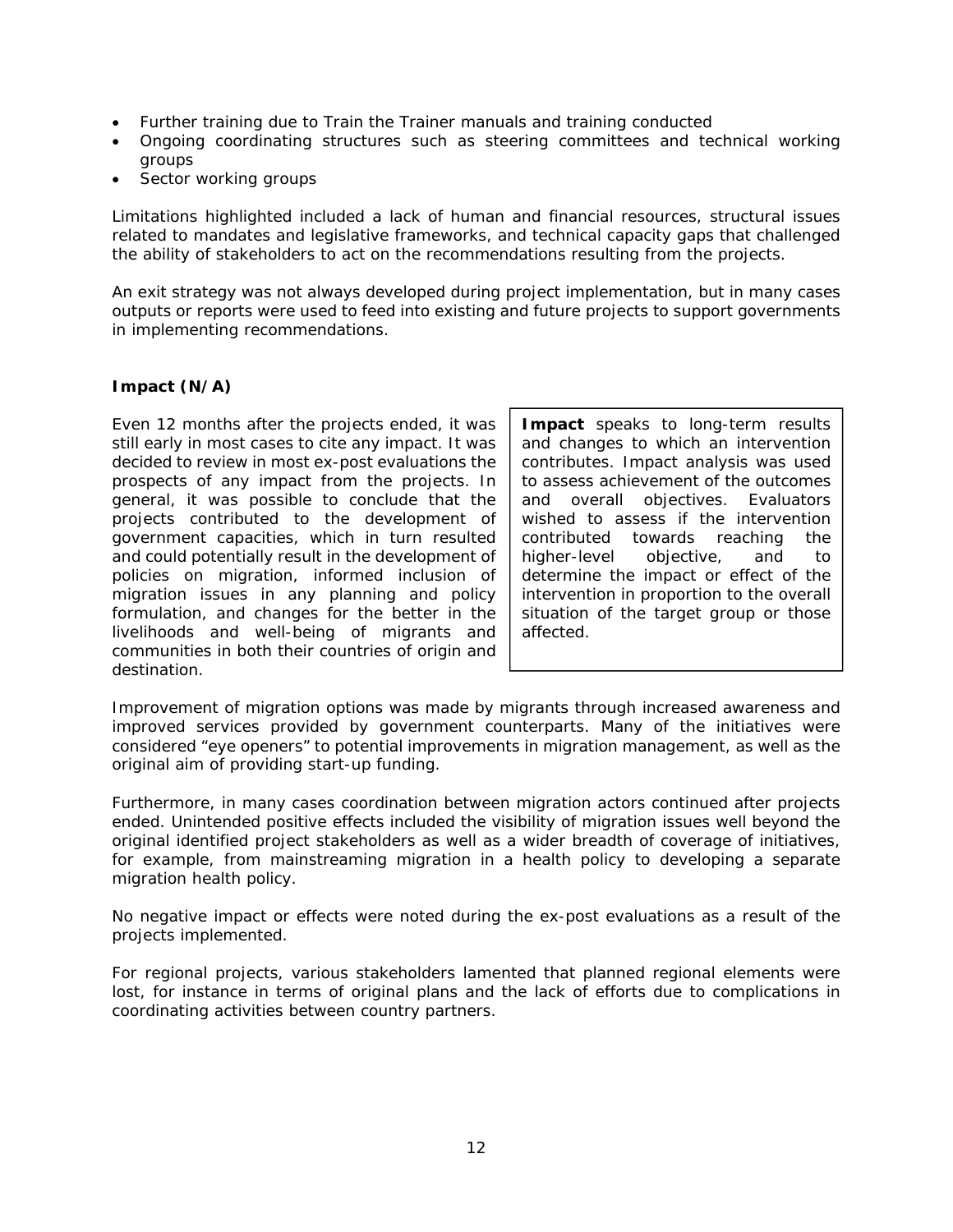## **Cross-cutting issues (2/5)**

Gender mainstreaming was considered during most project design, however mainly at the request of the IOM Development Fund and rarely initiated by the regional offices during the review. Gender dynamics information was seldom present in original documents submitted by Country Offices to regional offices.

Gender was not sufficiently taken into account during implementation apart from research and assessment work. Some IOM staff emphasized and proposed gender-balanced participation in meetings, decision-making, workshops and training events during implementation. This was reported, but clearly numbers did not reflect a gender balance, which led to the conclusion that the project only partially controlled the selection of participants.

Adherence to a rights-based approach was evident in most projects even if not explicably mentioned in the project documents.

Visibility of actions and the donor was found to be mixed. In some cases, the project was very proactive in raising the visibility of every activity, output and donor, whereas in others it was the donor who reminded the country office to raise visibility. In some cases, the project had minimal visibility.

*Cross-cutting issues: The proper inclusion of and adherence to a rightsbased approach to programming and gender mainstreaming starts at the design stage of a project. The IOM policy on protection states that IOM protects migrants "by emphasizing the promotion of the dignity of migrants, their well-being and respect for their rights and by adopting a rights-based approach in all its policies, strategies, projects and activities, going beyond simply the physical and material needs of migrants",2 thus making a rights-based approach a key priority for the organization. Similarly, the IOM Gender Equality Policy 2015–2019 sets out a commitment to gender mainstreaming in project review and endorsement processes. As such, gender mainstreaming also constitutes a priority for IOM, and its inclusion in project design and execution is a measure of its alignment with this organizational priority.* 

*These two components were assessed through document review as well as through interviews with relevant stakeholders.* 

## Recommendations

## **Relevance**

-

- 1. Improve the overall quality of the results matrix and workplan to lay a stronger foundation for monitoring and reporting on results and activities.
- 2. Formulate interventions using a participatory process, identifying needs through the establishment of a project stakeholder consultation group in each benefiting country.
- 3. For regional projects, do not make the envisaged results too ambitious and consider the challenges in coordinating between countries.
- 4. For projects located far from the management site, plan carefully and conservatively to avoid delays and failure to deliver results.

 $2$  IOM Policy on Protection, as contained in the annex to document C/106/INF/9 of 7 September 2015, submitted to the 106th Session of the Council.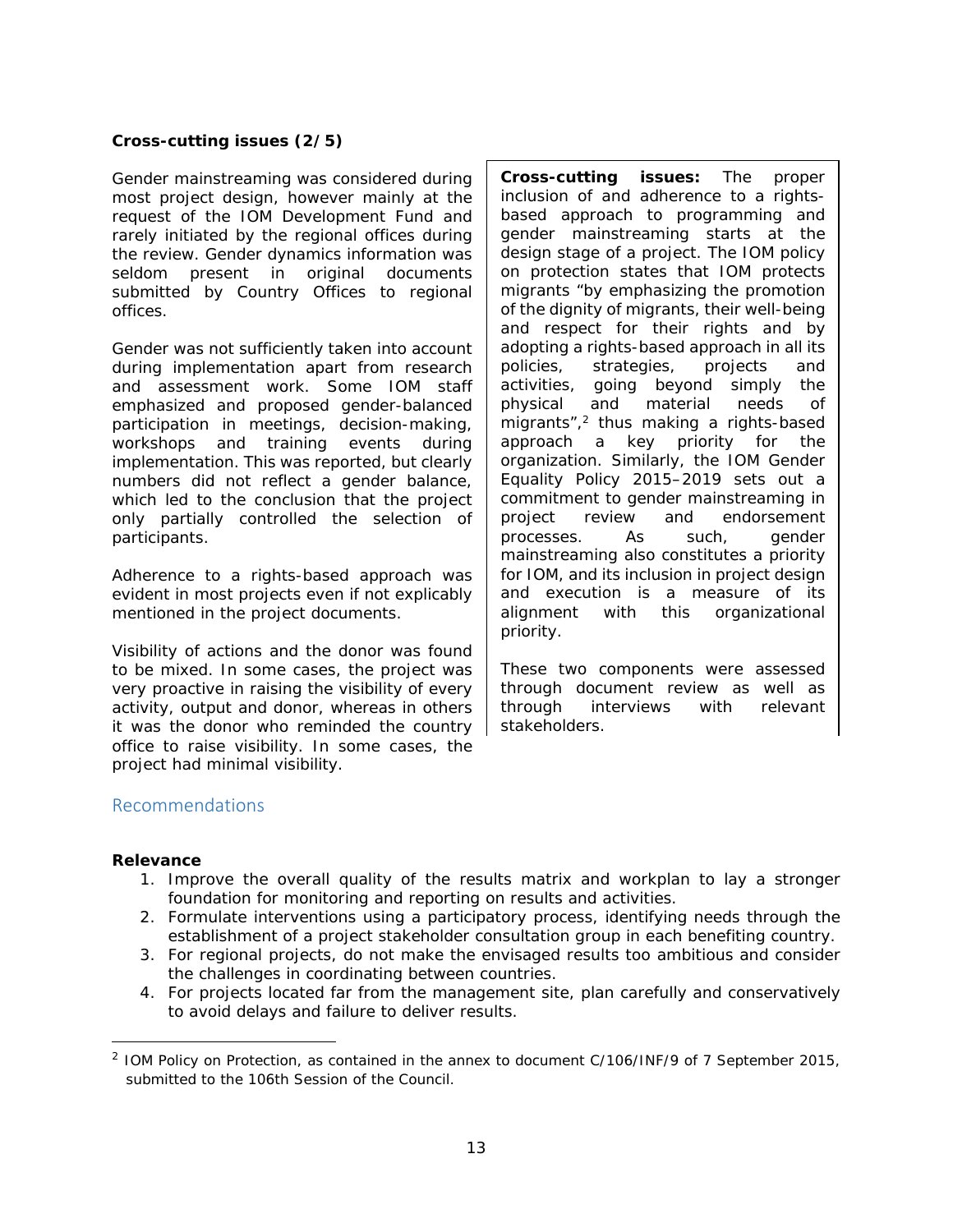## **Effectiveness**

- 1. For some activities, it would have added value to engage local experts to bring local content and context.
- 2. Ensure active involvement of all stakeholders during the implementation period through committees, advisory boards, and their involvement by taking the lead, in particular, delivering results to encourage ownership and so forth.
- 3. Ensure sharing of products with all stakeholders, in particular the ones involved in their development, and plan well ahead any product distribution and awareness activities.
- 4. Improve results monitoring and reporting by planning for and tracking the progress of each result, rather than re-stating the activities carried out, and improve activity monitoring by updating the basic workplan from the proposal and converting it into a more detailed workplan with dates and sequencing, adapted as needed in line with contextual changes since initial design.
- 5. Consider requiring the project team to allocate some project funds to develop necessary monitoring tools and systems in the first quarter of project implementation and build the capacity of staff and partners to use the tools and systems, and hold regular (quarterly) project review meetings with partners to identify and address issues and challenges in a timely manner.

#### **Efficiency**

- 1. Consider larger budgets or complementing other donor funding for regional initiatives or remotely managed projects.
- 2. Ensure that a monitoring framework is established for each project from the onset.
- 3. Use less ambitious project time frames and targets to avoid the need for no-cost extensions.
- 4. Sound assumptions/risk analysis are required at the project development stage.
- 5. Ensure a realistic time frame for the completion of any planned translation, editing and publication of products.

## **Sustainability**

- 1. Initiate engagement of high-level government partners from the project design stage and continue on a regular basis – at minimum every two months – during implementation to discuss not only activities but also an exit strategy.
- 2. Discuss issues related to human and financial resources, structural issues and technical capacity gaps to be addressed from the beginning of the project and as part of the exit strategy.

#### **Impact**

1. For regional projects, ensure that there is sufficient funding and time to allow coordination of activities between country partners to prevent the loss of regional elements.

## **Cross-cutting issues**

- 1. Include a gender analysis and rights-based approach in all project design and ensure that gender and human rights are considered in all activity implementation.
- 2. Always be proactive in raising the visibility of every activity, output and donor (logo and acknowledgement), through media channels, newsletters, websites, publications and so forth.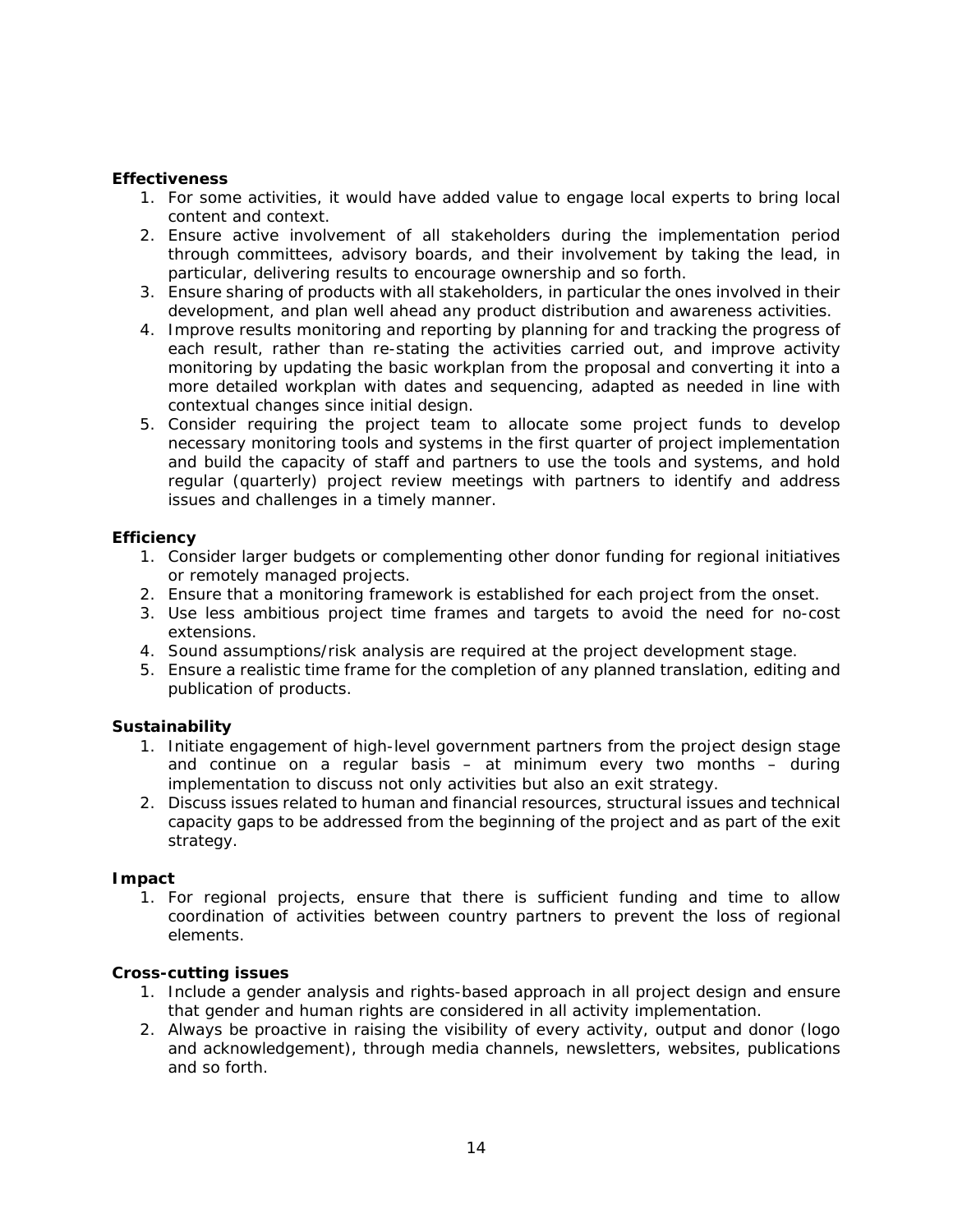## Annex 1: Challenges encountered and discussed during the ex‐post evaluations

Political instability

Changing government partners

Changing governmental priorities

Changing government counterparts

Internal government approval processes

Lack of buy-in by the government counterparts

Travel to remote locations and cost of travel to remote locations, for example, the Pacific

Difficulty accessing existing data

Lack of reliable information

Disagreements (related to legal documents) between media companies and governments regarding hosting rights for websites developed

Lack of collaboration among partners

Quality of the outputs delivered by consultants

Publications review process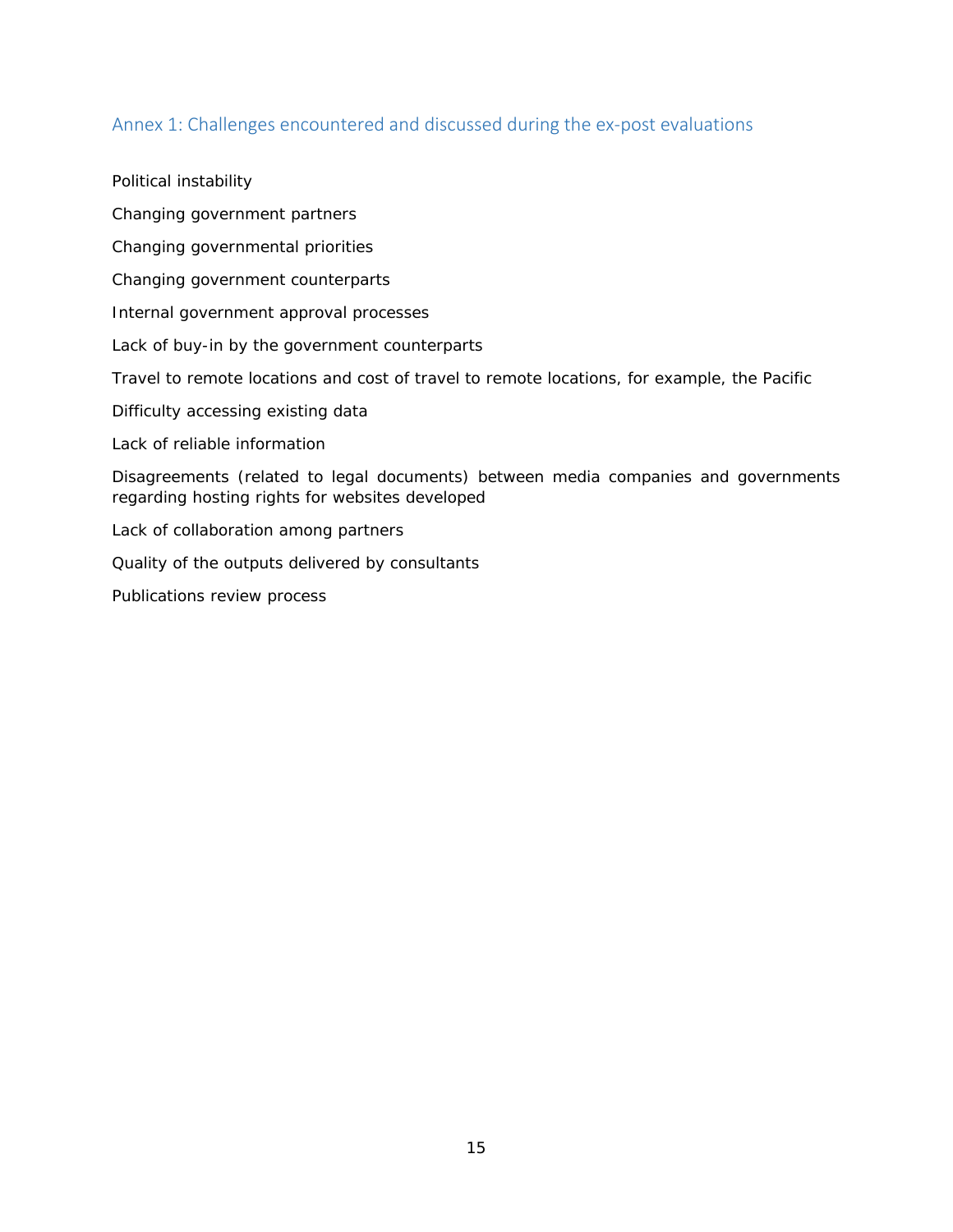## Annex 2: List of projects

| <b>Funding</b><br>year | <b>Project code</b>                       | <b>Project title</b>                                                                                                                                | <b>Total USD allocation</b><br>(budget line)/<br><b>Final expenditure</b> | <b>Duration</b><br>(months)/<br><b>Original duration</b><br>(months) |
|------------------------|-------------------------------------------|-----------------------------------------------------------------------------------------------------------------------------------------------------|---------------------------------------------------------------------------|----------------------------------------------------------------------|
| 2013                   | CE.0221                                   | Enhancing the Migration Evidence Base for the Development of Tanzania                                                                               | 200 000/154 177                                                           | 45/18                                                                |
| 2014                   | CE.0276                                   | Capacity-building for Strategic Management of Diaspora Resources in the Democratic Republic of<br>the Congo                                         | 200 000/96 713                                                            | 26/18                                                                |
| 2015                   | CE.0301                                   | Mapping of the Mauritanian Diaspora                                                                                                                 | 100 000/83 357                                                            | 19/16                                                                |
| 2016                   | CS.0837                                   | Development of a National Framework for Durable Solutions in Vanuatu                                                                                | 100 000/85 275                                                            | 9/9                                                                  |
| 2016                   | CT.0975                                   | Strengthening the Capacities of the MERCOSUR Countries to Combat Human Trafficking and<br>Improve the Conditions of Female Migrants                 | 138 687/114 840.93                                                        | 19/18                                                                |
| 2014                   | FM.0390                                   | Vocational Training and Livelihood Opportunities for Regularized Migrants in Morocco                                                                | 200 000/181 282                                                           | 32/24                                                                |
| 2016                   | IM.0041                                   | Reinforcing the Human Rights Approach to Migration Policies of the MERCOSUR Member States<br>and the Associated States                              | 100 000/94 996                                                            | 18/18                                                                |
| 2014                   | LM.0254                                   | Building the Capacity of Cambodia to Manage Outward Migration (BECOME)                                                                              | 200 000/197 500                                                           | 34/24                                                                |
| 2014                   | LM.0258                                   | Strengthening Labour Migration Management in Ethiopia                                                                                               | 200 000/175 320                                                           | 29/15                                                                |
| 2015                   | LM.0277                                   | Strengthening Labour Migration Management in Malawi                                                                                                 | 100 000/81 042                                                            | 21/18                                                                |
| 2015                   | LM.0280                                   | Developing a Roadmap to Facilitate South-South Labour Mobility in Southern Africa                                                                   | 300 000/286 218                                                           | 18/15                                                                |
| 2015                   | LM.0281 (part 2<br>of project<br>LM.0280) | Validating a Roadmap to Facilitate South-South Labour Mobility in Southern Africa                                                                   | 60 000/43 128                                                             | 17/15                                                                |
| 2015                   | LM.0283                                   | Strengthening Labour Migration Management in Madagascar                                                                                             | 150 000/135 362                                                           | 18/18                                                                |
| 2015                   | LM.0290                                   | Enhanced Skills Development and Qualification Recognition of Labour Migrants from Bangladesh                                                        | 200 000/193 599                                                           | 26/24                                                                |
| 2013                   | MA.0291                                   | Mobilizing Medical Diaspora Resources for Lesotho                                                                                                   | 200 000/195 104                                                           | 38/12                                                                |
| 2016                   | MA.0377                                   | Towards an Effective Migrants' Right to Health in Central Asia: Assisting Governments in<br>Enhancing the Provision of Health Services for Migrants | 100 000/92 876                                                            | 12/12                                                                |
| 2014                   | PR.0144                                   | Assessing the Climate Change, Environmental Degradation and Migration Nexus in South Asia                                                           | 300 000/291 681                                                           | 27/24                                                                |